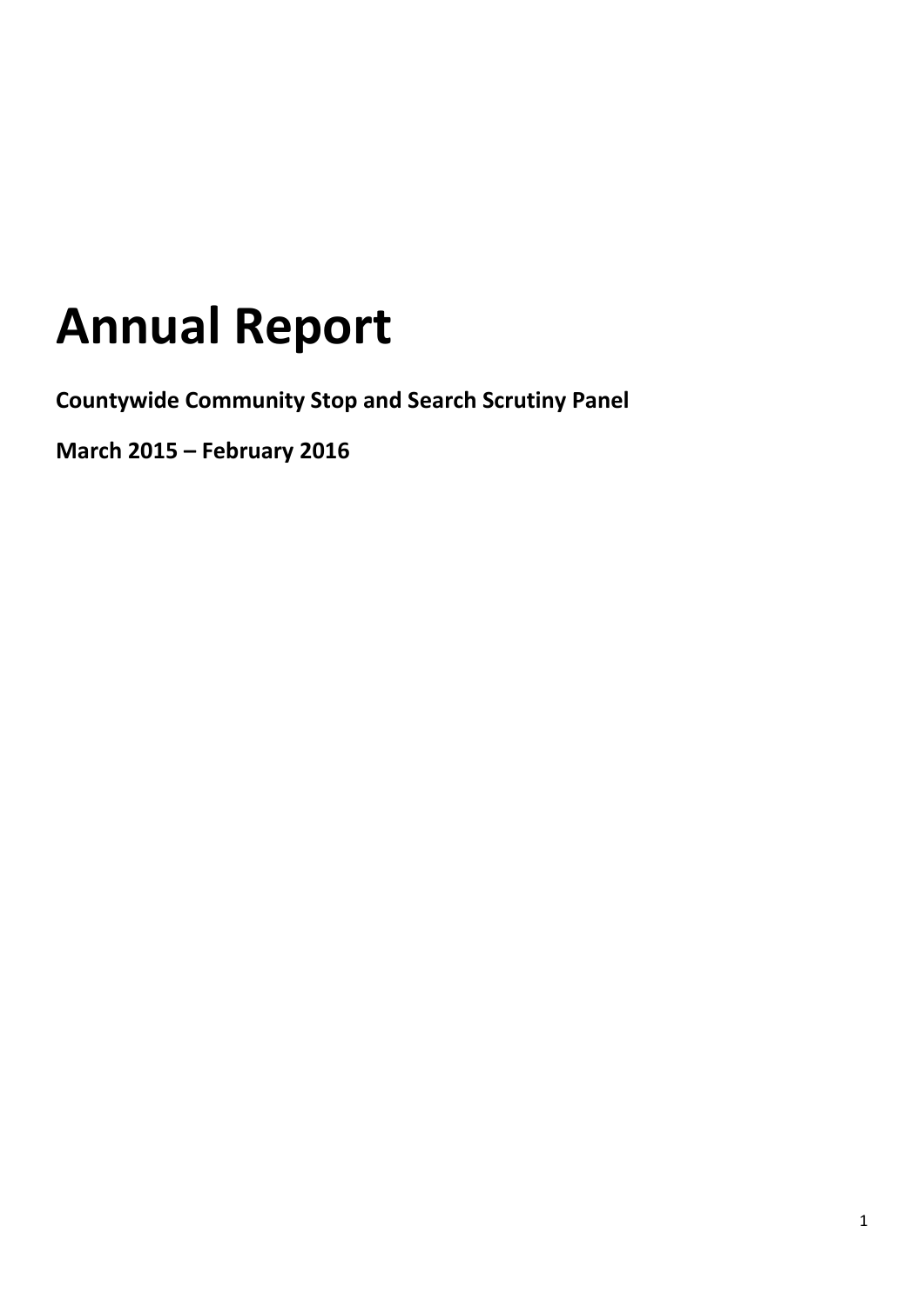## **1). Purpose of the report**

- 1.1 To provide the Police and Crime Commissioner's Community Safety Board with a summary of the work undertaken by the Countywide Stop and Search Community Scrutiny Panel ("the panel") between the period March 2015 and February 2016, and reflect on the findings from the dip sampling and summary stop and search data examined for Hertfordshire.
- 1.2 To suggest ways in which the Panel could develop its role over the coming year to ensure that it supports the government's ambitions to improve external scrutiny by local communities, and give the public confidence that officers are carrying out focused and intelligence-led searches, using their powers in a lawful, necessary and ethical way.

## **2). Introduction & Background**

**.** 

- 2.1 On 30<sup>th</sup> April 2014, the Home Secretary introduced a comprehensive package of reforms to address concerns that fewer than half of all police forces in England and Wales complied with the Police and Criminal Evidence Act (PACE) 1984 Code of Practice A. It was believed that the reforms would contribute to a:
	- A *significant reduction* in use of stop search
	- More intelligence-led stop search
	- Improved stop-to-arrest ratios
- 2.2 The package of reforms included a measure to ensure that each police force had arrangements in place for their stop and search records to be scrutinised by the communities they serve<sup>1</sup> The Home Secretary outlined a package of reforms for forces, which included, amongst others:
	- External Scrutiny of Stop and Search records by local communities; and
	- A Stop and Search complaints Community Trigger a local complaint policy requiring the police to explain to local community scrutiny groups how the powers are being used where there is a large volume of complaints
- 2.3 The Home Secretary gave a strong message around the government's expectation for forces to comply with such measures, noting that the 'College of Policing would introduce an assessment of officers' fitness to use stop and search powers. If officers do not pass the assessment or do not understand the law, or they do not show they know how to use stop and search powers appropriately, they will not be allowed to use them'. The Home Secretary's letter noted how 'revisions would be made to PACE Code A to make it clear what constituted reasonable grounds and would emphasise that where officers are not using their powers properly they will be subject to formal performance or disciplinary proceedings'.
- 2.4 In August 2014, Hertfordshire Constabulary signed up to the Home Secretary's Best Use of Stop Search Scheme, recognising the need to ensure better scrutiny and compliance of stop and search in order to develop a more focused and intelligence-led approach. Figures between 2010 and 2014 had shown significant increases in the volume of Stop Searches conducted in Hertfordshire per thousand population, despite the national average for England and Wales showing a reduction.
- 2.5 During 2013/14 Hertfordshire officers were conducting just over 27,000 stop searches and stood in the top quartile for the number of Stop Searches per thousand population when compared to all forces and those within the Most Similar Group (MSG)<sup>2</sup> whilst at the same time experiencing a rise in the level of overall crime of approx. 11 per cent over the same period. In addition, the stop to arrest ratio was far lower that the Home Secretary's 'aspirational target of 20 per

 $^1$  Her Majesty's Inspectorate of Constabulary (HMIC) reported that 27 per cent of the Stop and Search records they examined did not contain reasonable grounds to search people, even though many of the records had been endorsed by supervising officers. Reasonable grounds does not include personal appearance. A Police Officer cannot lawfully stop and search an individual because of their age, colour, style of clothing or hairstyle etc. There is no such thing as a 'voluntary search'. If you are stopped and searched, the Police Officer must follow the correct police procedure.

<sup>&</sup>lt;sup>2</sup> Her Majesty's Inspectorate of Constabulary include Hampshire, Essex, Leicestershire, Sussex, Avon and Somerset, Staffordshire and Thames Valley in Hertfordshire's Most Similar Group (MSG).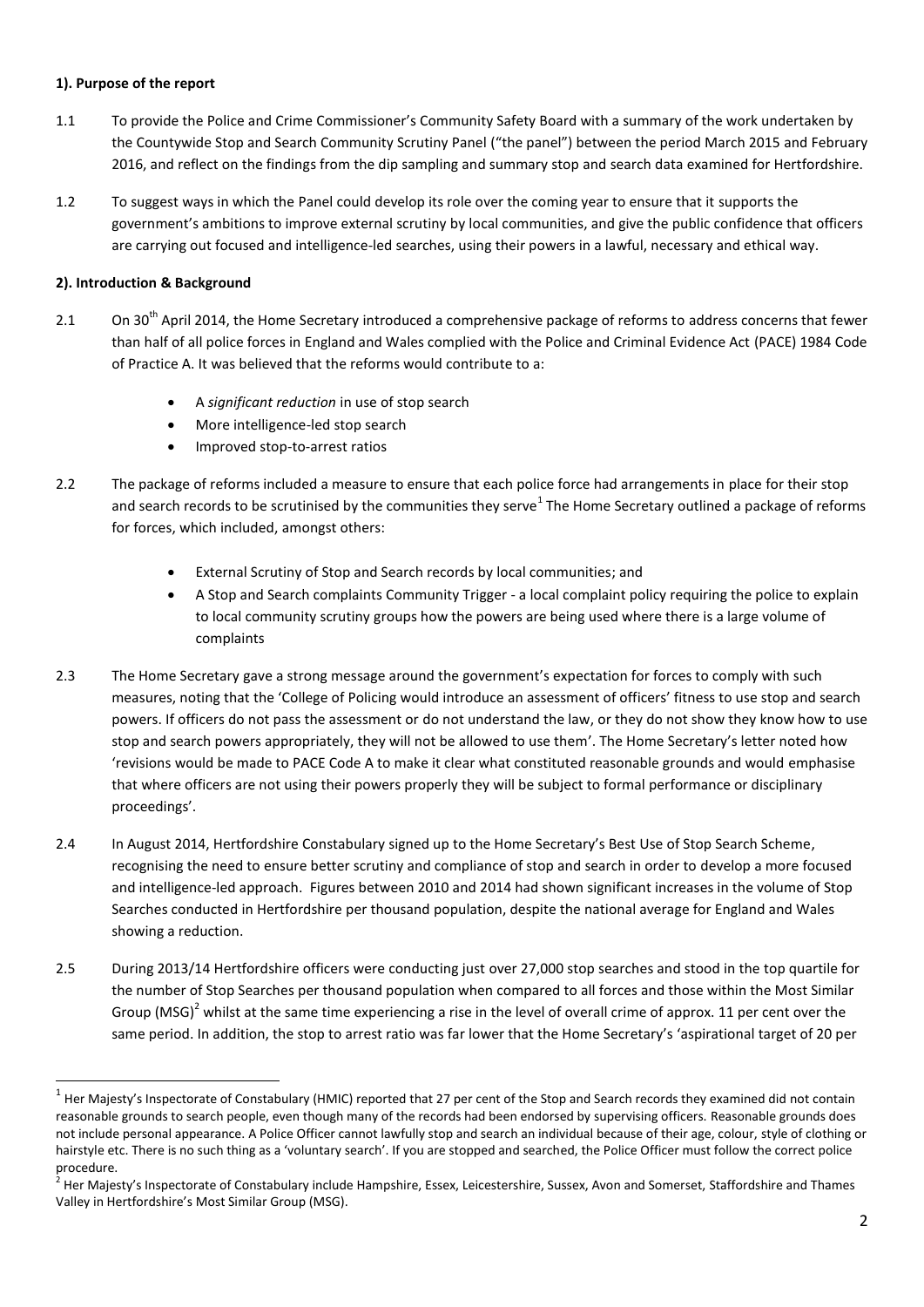cent', averaging 10 per cent<sup>3</sup> in 2013/14 and 12 per cent in 2014/15. The Constabulary hoped that this refreshed approach to stop and search would lead to higher stop to arrest rates, a higher number of positive disposals, and a targeting of those engaged in serious criminality, leading to a greater proportion of stop searches for acquisitive crime and weapons, rather than low level drugs possession.

## **3). External Scrutiny of Stop and Search by local communities**

- 3.1 In line with the Home Secretary's recommendations for better scrutiny and accountability, the Police and Crime Commissioner's Office made arrangements for public scrutiny of stop and search records by setting up an independent countywide scrutiny Panel. The remit of the Panel was to provide a voice for community concerns and help inform and influence police training around stop and search practices. In doing so, the Panel would seek to give the public greater confidence and trust in the way stop and search is conducted, and help to lead to the correct and proportionate exercise of stop and search powers.
- 3.2. Following nominations by the Community Safety Partnerships, six panel members were recruited and completed a training session on PACE Code A, to help them better understand compliance and give them confidence to critically challenge and scrutinise Hertfordshire's Stop and Search data in order to be able to identify any concerns and areas of good practice. In addition, the University of Hertfordshire also supported the recruitment process by advertising the volunteering opportunity to students, resulting in seven young people being recruited, helping to bring greater diversity to the panel in terms of ethnicity and age.

## **4). Working in Practice**

**.** 

- 4.1 At the Panel's inaugural meeting in March 2015, members agreed Terms of Reference (TOR), which included electing a Chair and deputy Chair for the group, and guiding principles and practices for the group to follow<sup>4</sup>. The Panel agreed to review the TOR on an annual basis to ensure membership is kept up-to-date and to discuss data requests from Hertfordshire Constabulary for that forthcoming year<sup>5</sup>.
- 4.2 Since forming in March 2015, the Panel has met on five occasions, undertaking dip sampling on the stop search forms, using a set of prompts/criteria to help assess whether the Stop Search power used was lawful, necessary and proportionate. Over the course of the year these prompts have been refined and currently include the following:
	- More context/narrative needed
	- Sufficient to arrest without a search
	- Not Stop and Search as individual already under arrest
	- Smell of Cannabis alone is not enough
	- Association with another is not enough
	- Explain why suspect fits description
	- Enough reason as to why 'suspicious'? (previous criminal history is not enough)
- 4.3 At each Panel meeting, an excel spreadsheet, listing all the stop and searches that have taken place in the preceeding two months, is projected onto a screen. The Panel, either as a whole or sub-groups, select individual cases at random and in rotation. Each sample is assessed against the above guidance 'criteria'/prompts and the Panel record their conclusion, also highlighting cases where there was insufficient material for a conclusion to be reached. In each case the Panel records its conclusion for each stop on a feedback form which is provided to the lead officer for stop and search at Hertfordshire Constabulary following each meeting.
- 4.4 During the period  $31^{st}$  March to  $31^{st}$  December 2015 Hertfordshire Constabulary conducted 6,714 Stop Searches. This equates to approximately 740 Stop Searches each month countywide. Over the last 11 months, the Panel has reviewed

 $3$  Of the 27,192 Stop Searches made by Hertfordshire Constabulary in 2013/14, only 10 per cent resulted in an arrest. <sup>4</sup> TOR are available on the Police and Crime Commissioner's website: [http://www.hertscommissioner.org/fluidcms/files/files/pdf/holding-](http://www.hertscommissioner.org/fluidcms/files/files/pdf/holding-police-to-account/19-10-2015-Stop-and-Search-Scrutiny-TOR.pdf)

[police-to-account/19-10-2015-Stop-and-Search-Scrutiny-TOR.pdf](http://www.hertscommissioner.org/fluidcms/files/files/pdf/holding-police-to-account/19-10-2015-Stop-and-Search-Scrutiny-TOR.pdf) and noted in Appendix A.<br><sup>5</sup> Currently the scrutiny panel receive the number of Stop Searches per month in relation to: object of search; ethnicity/gender/age p thousand population; District and Borough comparison; and arrest rate.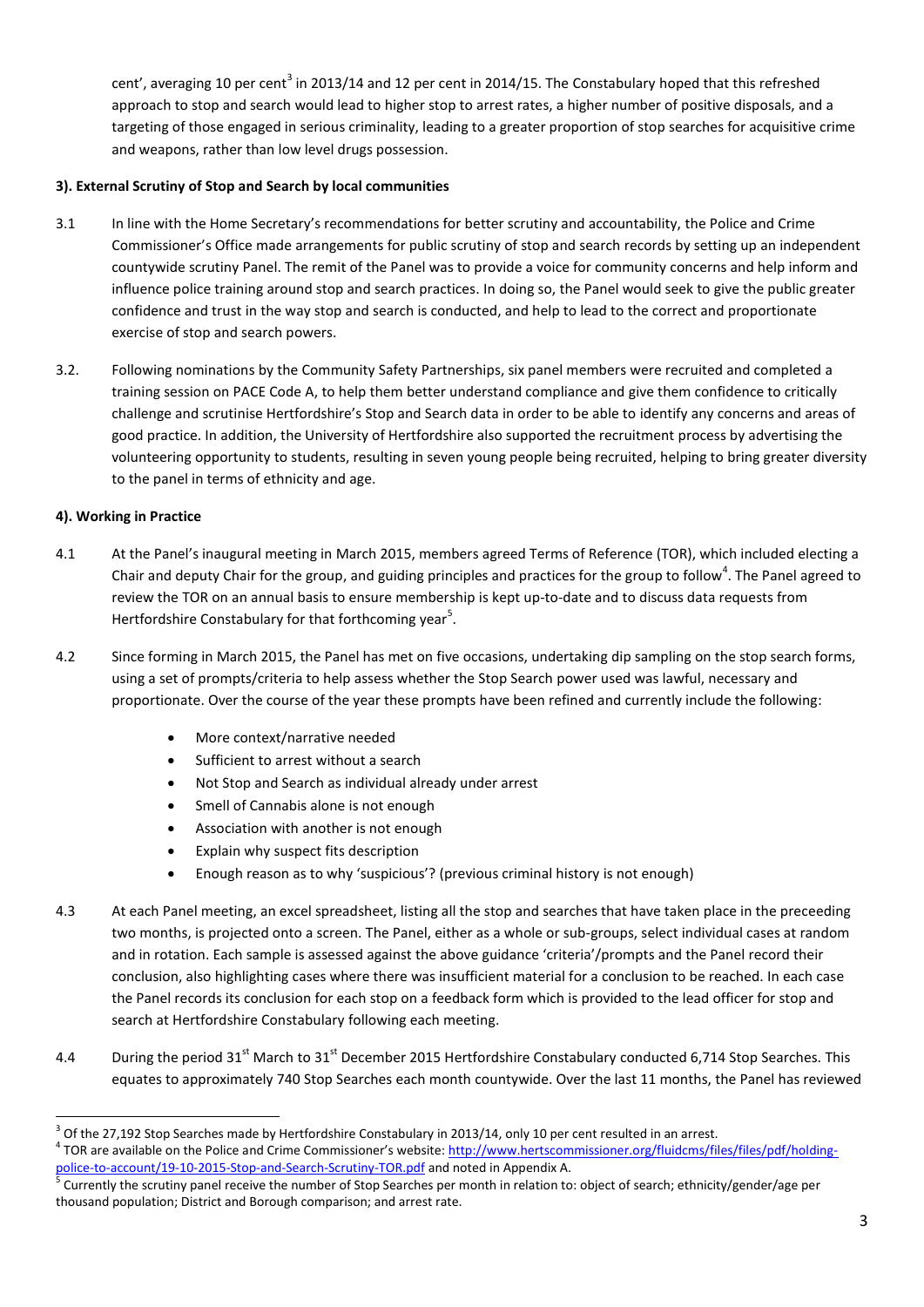139 of the 6,714 Stop and Search forms, which cover all areas of the county and include searches in relation to Acquisitive Crime (under S.1 of PACE Code A) and those for Drugs (Under S.23 of PACE Code A). Throughout the year, membership of the Panel has changed as new members have joined and others have left, which has brought with it varying levels of understanding of PACE Code A and how to undertake the process of dip sampling. The current membership of the Panel now reflects a good cross section of the demographics of Hertfordshire across ethnicity and age and will continue to mature as it moves into year two.

4.5 The following sections summarise the main issues raised through the dip sampling sessions and highlight areas that the Panel will be monitoring moving forward, including next steps and recommendations.

#### **5). Recording of Grounds for a Stop and Search**

- 5.1 Panel members identified that a number of the stop and search forms reviewed contained very short descriptions for the grounds of the search and, in particular, lacked evidence on why the initial stop had taken place. Some forms were very vague regarding what they suspected they might find on the individual<sup>6</sup>. Often officers recorded the narrative from the start of the search and what they believed they might find on that individual, rather than the behaviour of the individual prior to the search, and an explanation regarding what contributed to their suspicion.
- 5.2  $\blacksquare$  A large number of Stop and Search forms used short-hand police language/acronyms<sup>7</sup>, and often referred to stops and searches undertaken as part of a 'routine check'<sup>8</sup> or as an 'intel-led stop search'. However, they provided little explanation as to what 'intelligence' they had to undertake the stop. The Panel reported to the Constabulary that they, as members of the public, would have greater confidence in the lawfulness and ethical use of stop and search if the officer provided a clearer and more detailed rationale for the grounds, and used plain English that could be better understood by a member of the public. The absence of which could pose a threat to the confidence, trust and reassurance communities have in the police that is fundamental to securing and maintaining the legitimacy of policing.
- 5.3 The 2014/15 stop and search data for Hertfordshire indicates that 60 per cent of all stop and searches were on suspicion of drug possession; and this has been reflected in the number of searches for drugs which the Panel has reviewed. Recent dip sampling undertaken by the Panel has raised questions regarding the strength of the grounds when conducting a search for drugs, with a number of officers often relying on the 'smell of cannabis' alone to justify the grounds for their search. This is despite the Chief Constable making it clear that officers need to support a stop and search with other evidence including location, recent crime series, or an officer's observation or conversation with the individual before the search. However, the Panel found that, other than in relation to forms that only mentioned the 'smell of cannabis', the number of cases in which the exercise of the stop and search power had been used inappropriately was relatively low.

#### **6). Raising Standards**

6.1 Since the Constabulary signed up to the Best Use of Stop and Search in August 2014, there has been various communication to frontline officers regarding their position on stop and search. In some correspondence Chief Officers have signalled clearly that there are no numerical stop and search targets set for officers and that the only objective relates to the outcome expected following a search being conducted. It is noted that this enables officers to take a proportionate response to stop and search and in doing so, they would hope to see an uplift in the number of positive disposals which is in line with proportionate justice. However, other communication by Chief Officers is clear that the Constabulary aspires for a 'minimum of 20 per cent' of all stop searches to result in an arrest.<sup>9</sup>

 $\overline{a}$  $^6$  A Police Officer can search an individual if they feel they are likely to find either: Drugs; Weapons, Stolen Property; Items which can be used to commit burglary, theft or deception; certain types of firework; evidence of game or wildlife offences; alcohol at or on route to a designated sporting event; items made, adapted or intended to damage or destroy property; or articles connected with terrorism.<br><sup>7</sup> The mest semmen essentime used are: PP. Detained Bersen: FTS. Feiled to Stan: PO. Besistered Quner: P

The most common acronyms used are: DP- Detained Person; FTS- Failed to Stop; RO- Registered Owner; RTC- Road Traffic Collision; TWOC-Taking without Consent; H/A- Home Address; ANPR- Automatic Number Plate Recognition.

<sup>8</sup> A 'routine check' has to be justified in relation to S.163 Road Traffic Act to check compliance. Officers have the power to ascertain ownership. It is routine for a car to be lawfully stopped and then there is use of force or search. An officer is required to cover the grounds regarding what went on beyond carrying out a routine check.

<sup>&</sup>lt;sup>9</sup> Chief Officers Stop and Search statement, Constabulary intranet article discussed at Stop and Search dip sampling meeting in January 2016.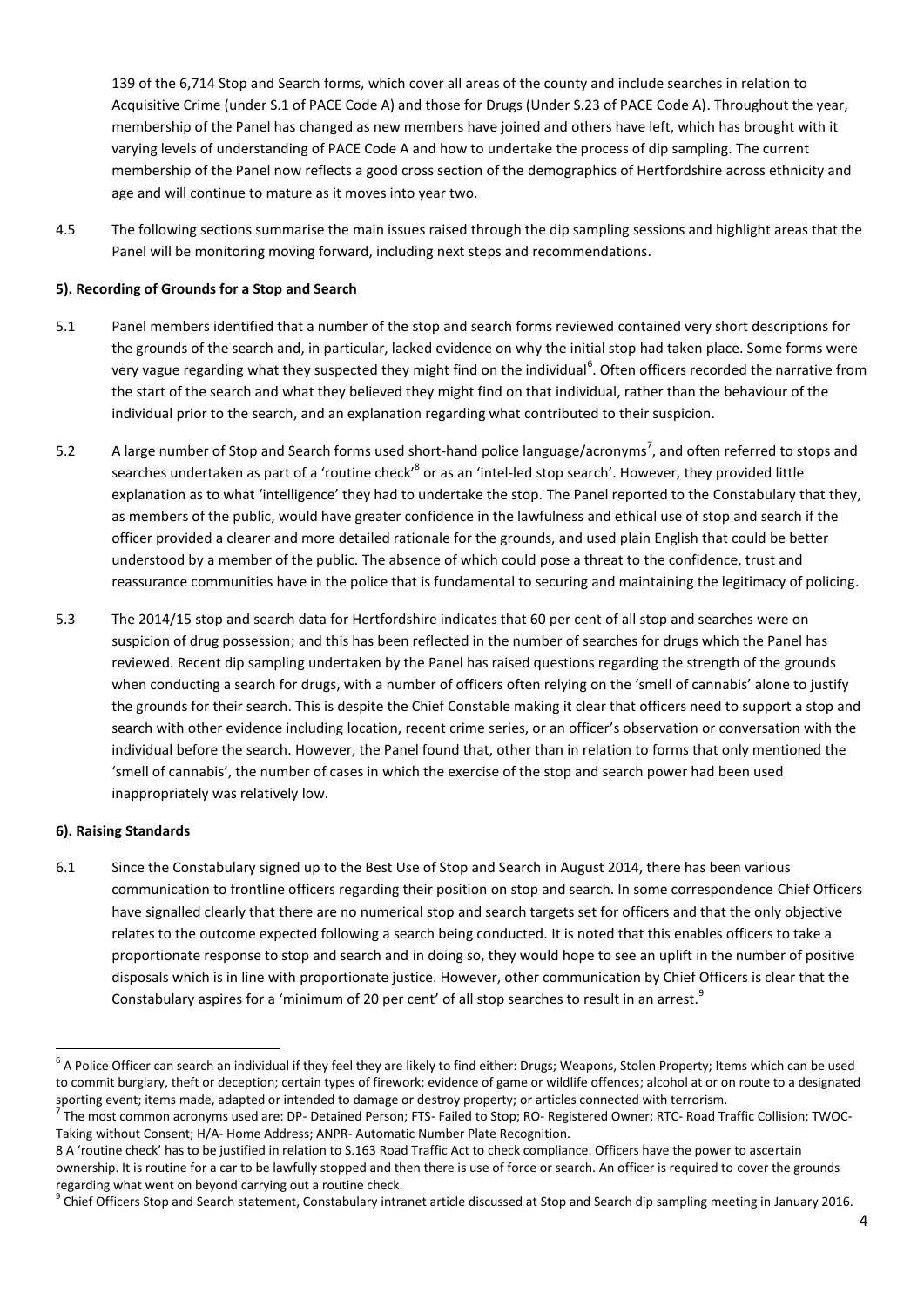#### **Stop and Search for Acquisitive Crime**

6.2 Summary data examined by the Panel over the course of 2015 shows that the average arrest rate for acquisitive crime was 21 per cent. However, there have been significant fluctuations in the stop to arrest rate ranging from the highest level of 27.9 per cent in November 2014 to the lowest of 10.1 per cent in December 2015. The number of positive outcomes over the same period has also fluctuated considerably, increasingly steadily after the initial uptake of Best Use of Stop and Search, reaching 32.5 per cent in May 2015, but falling during the second half of 2015 to reach 15.2 per cent in December 2015 as illustrated in Tables 1 and 2.

## **Table 1: Volume of Stop Searches, arrest rates and positive disposals for Acquisitive Crime (August 2014 to December 2015)**

| <b>Acquisitive Crime</b>                     |                              |           |                |               |                              |                                                |                              |  |
|----------------------------------------------|------------------------------|-----------|----------------|---------------|------------------------------|------------------------------------------------|------------------------------|--|
| Acquisitive<br>crime Stop<br><b>Searches</b> | <b>Stop Searches:</b><br>All | % Arrests | <b>Arrests</b> |               | Stop<br><b>Searches: All</b> | % Total<br><b>Positive</b><br><b>Disposals</b> | <b>Positive</b><br>disposals |  |
| Aug-14                                       | 283                          | 18.0%     | 51             | Aug-14        | 283                          | 18.0%                                          |                              |  |
| $Sep-14$                                     | 214                          | 18.2%     | 39             | $Sep-14$      | 214                          | 22.4%                                          | 9                            |  |
| $Oct-14$                                     | 188                          | 17.0%     | 32             | $Oct-14$      | 188                          | 23.4%                                          | 12                           |  |
| <b>Nov-14</b>                                | 262                          | 27.9%     | 73             | $Nov-14$      | 262                          | 31.7%                                          | 10                           |  |
| Dec-14                                       | 299                          | 21.4%     | 64             | $Dec-14$      | 299                          | 26.4%                                          | 15                           |  |
| $Jan-15$                                     | 210                          | 25.7%     | 54             | $Jan-15$      | 210                          | 30.5%                                          | 10                           |  |
| Feb-15                                       | 242                          | 25.2%     | 61             | Feb-15        | 242                          | 30.6%                                          | 13                           |  |
| $Mar-15$                                     | 195                          | 22.6%     | 44             | $Mar-15$      | 195                          | 25.1%                                          | 5                            |  |
| Apr-15                                       | 161                          | 18.0%     | 29             | Apr-15        | 161                          | 24.2%                                          | 10                           |  |
| $May-15$                                     | 163                          | 27.6%     | 45             | $May-15$      | 163                          | 32.5%                                          | 8                            |  |
| Jun-15                                       | 225                          | 23.1%     | 52             | $Jun-15$      | 225                          | 29.8%                                          | 15                           |  |
| $Jul-15$                                     | 183                          | 23.5%     | 43             | Jul-15        | 183                          | 29.5%                                          | 11                           |  |
| Aug-15                                       | 171                          | 22.2%     | 38             | Aug-15        | 171                          | 24.6%                                          | $\overline{4}$               |  |
| $Sep-15$                                     | 182                          | 20.9%     | 38             | $Sep-15$      | 182                          | 26.4%                                          | 10                           |  |
| Oct-15                                       | 201                          | 22.9%     | 46             | $Oct-15$      | 201                          | 25.9%                                          | 6                            |  |
| <b>Nov-15</b>                                | 309                          | 15.9%     | 49             | <b>Nov-15</b> | 309                          | 21.4%                                          | 17                           |  |
| Dec-15                                       | 217                          | 10.1%     | 22             | Dec-15        | 217                          | 15.2%                                          | 11                           |  |

*Source: Data provided to the Scrutiny Panel by Hertfordshire Constabulary, December 2015*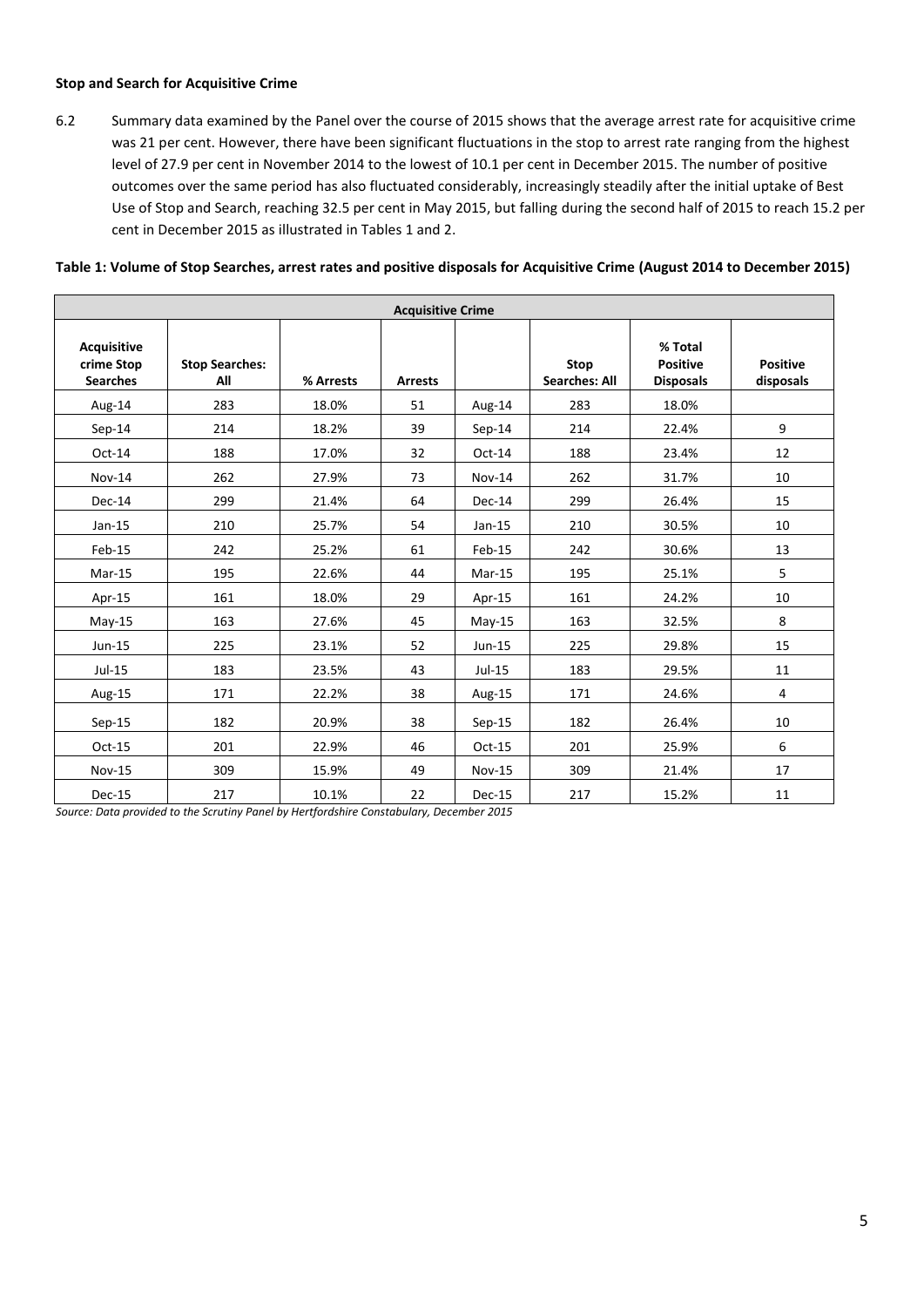

**Table 2: Number of Stop Searches and arrest rates for Acquisitive Crime (August 2014 to December 2015)**

*Source: Data provided to the Scrutiny Panel by Hertfordshire Constabulary, December 2015*

# **Stop and Search for Drugs**

6.3 Summary data noted in Tables 3, 4 and 5 show that during the period August 2014 to December 2015 Hertfordshire officers conducted over 7,000 searches for drugs, an average of 416 per month. As shown with the acquisitive crime data, there have been wide fluctuations in the volume of searches conducted over the last 17 months for drugs. Table 3 shows that the average arrest rate for drugs sat at just above 10 per cent and positive disposals at 29 per cent.

|  |  | Table 3: Number of Stop and Searches, arrests and positive disposals for Drugs (August 2014 to December 2015) |
|--|--|---------------------------------------------------------------------------------------------------------------|
|--|--|---------------------------------------------------------------------------------------------------------------|

| <b>Drugs</b>                         |                              |           |                |               |                                     |                                                |                              |
|--------------------------------------|------------------------------|-----------|----------------|---------------|-------------------------------------|------------------------------------------------|------------------------------|
| <b>Drugs Stop</b><br><b>Searches</b> | <b>Stop Searches:</b><br>All | % Arrests | <b>Arrests</b> |               | <b>Stop</b><br><b>Searches: All</b> | % Total<br><b>Positive</b><br><b>Disposals</b> | <b>Positive</b><br>disposals |
| Aug-14                               | 781                          | 10.1%     | 79             | Aug-14        | 781                                 | 23.0%                                          |                              |
| $Sep-14$                             | 436                          | 5.0%      | 22             | $Sep-14$      | 436                                 | 12.2%                                          | 31                           |
| Oct-14                               | 454                          | 5.3%      | 24             | $Oct-14$      | 454                                 | 21.6%                                          | 74                           |
| $Nov-14$                             | 503                          | 12.7%     | 64             | Nov-14        | 503                                 | 36.6%                                          | 120                          |
| $Dec-14$                             | 555                          | 10.5%     | 58             | Dec-14        | 555                                 | 27.9%                                          | 97                           |
| $Jan-15$                             | 456                          | 10.7%     | 49             | $Jan-15$      | 456                                 | 29.8%                                          | 87                           |
| Feb-15                               | 346                          | 8.1%      | 28             | Feb-15        | 346                                 | 30.9%                                          | 79                           |
| $Mar-15$                             | 354                          | 10.7%     | 38             | $Mar-15$      | 354                                 | 29.7%                                          | 67                           |
| Apr-15                               | 310                          | 11.6%     | 36             | Apr-15        | 310                                 | 24.5%                                          | 40                           |
| $May-15$                             | 285                          | 12.3%     | 35             | $May-15$      | 285                                 | 34.4%                                          | 63                           |
| Jun-15                               | 345                          | 11.9%     | 41             | $Jun-15$      | 345                                 | 34.2%                                          | 77                           |
| $Jul-15$                             | 357                          | 9.5%      | 34             | Jul-15        | 357                                 | 26.1%                                          | 59                           |
| Aug-15                               | 411                          | 12.7%     | 52             | Aug-15        | 411                                 | 32.8%                                          | 83                           |
| Sep-15                               | 343                          | 11.7%     | 40             | Sep-15        | 343                                 | 37.3%                                          | 88                           |
| $Oct-15$                             | 415                          | 10.8%     | 45             | $Oct-15$      | 415                                 | 32.3%                                          | 89                           |
| <b>Nov-15</b>                        | 440                          | 9.1%      | 40             | <b>Nov-15</b> | 440                                 | 28.0%                                          | 83                           |
| Dec-15                               | 286                          | 9.8%      | 28             | Dec-15        | 286                                 | 34.3%                                          | 70                           |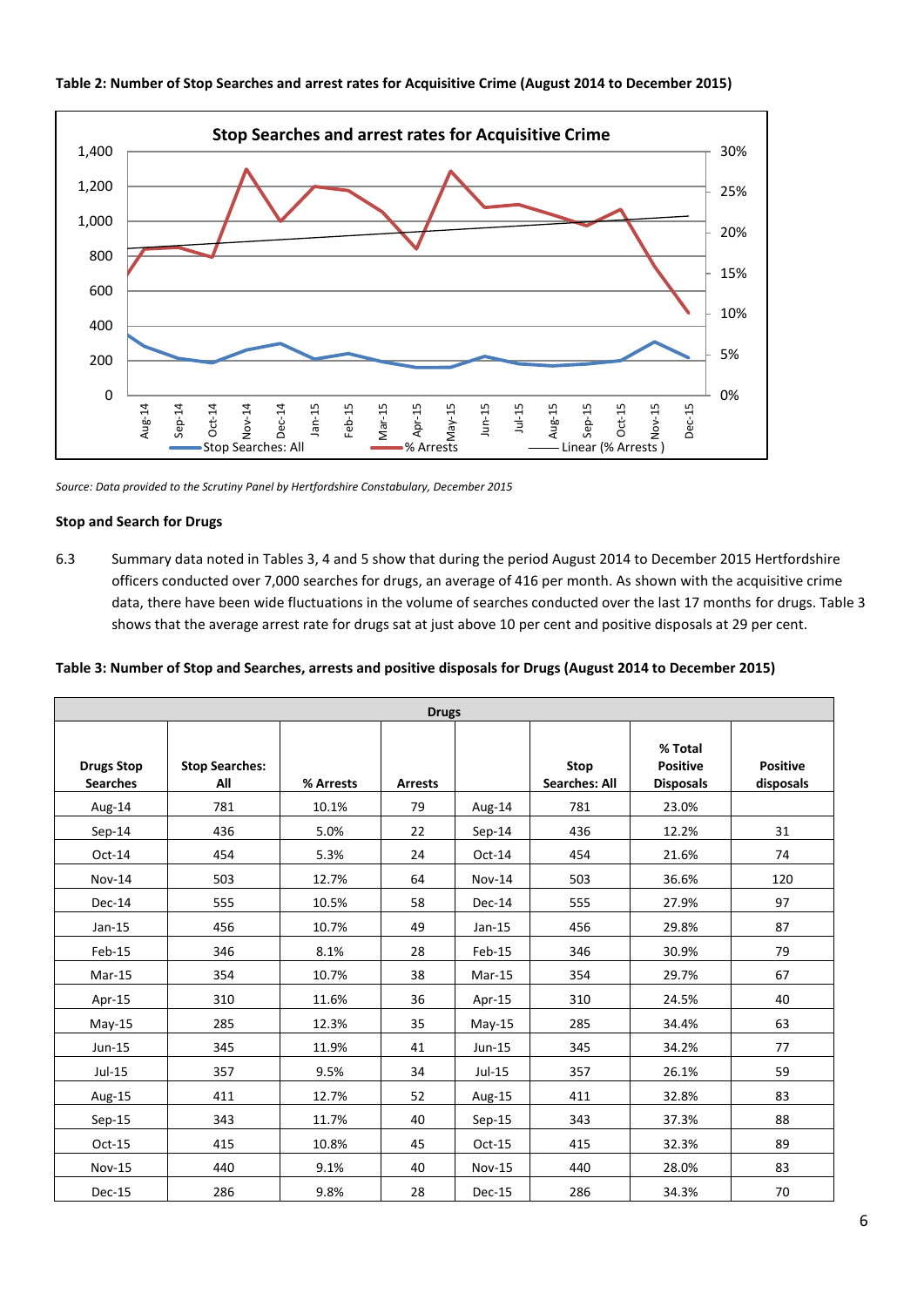

#### **Table 4: Number of Stop Searches and arrest rate for Drugs (August 2014 to December 2015)**

*Source: Data provided to the Scrutiny Panel by Hertfordshire Constabulary, December 2015*



**Table 5: Number of Stop Searches and positive disposals for Drugs (August 2014 to December 2015)**

*Source: Data provided to the Scrutiny Panel by Hertfordshire Constabulary, December 2015*

6.4 Overall, the data has shown that while the volume of stop searches carried out has dropped significantly, the overall arrest rate is low. The measures introduced by the government's Best use of Stop and Search scheme had intended to ensure that stop searches are targeted to those engaged in the most serious criminality, leading to a greater proportion of stop searches for acquisitive crime and weapons, than for drugs. However, an examination of the data by the Panel has showed that over the period August 2014 and December 2015, on average, officers conducted double the number of stops for drugs – 416 on average every month, compared to 217 per month for acquisitive crime.

#### **Variation across CSPs**

6.5 Recent data from 1st April 2015 to 31st December 2015 show that across the 10 CSPs there is a high degree of variation in the volume of stop and searches carried out, the stop to arrest rate, and the positive disposal rate (see Table 6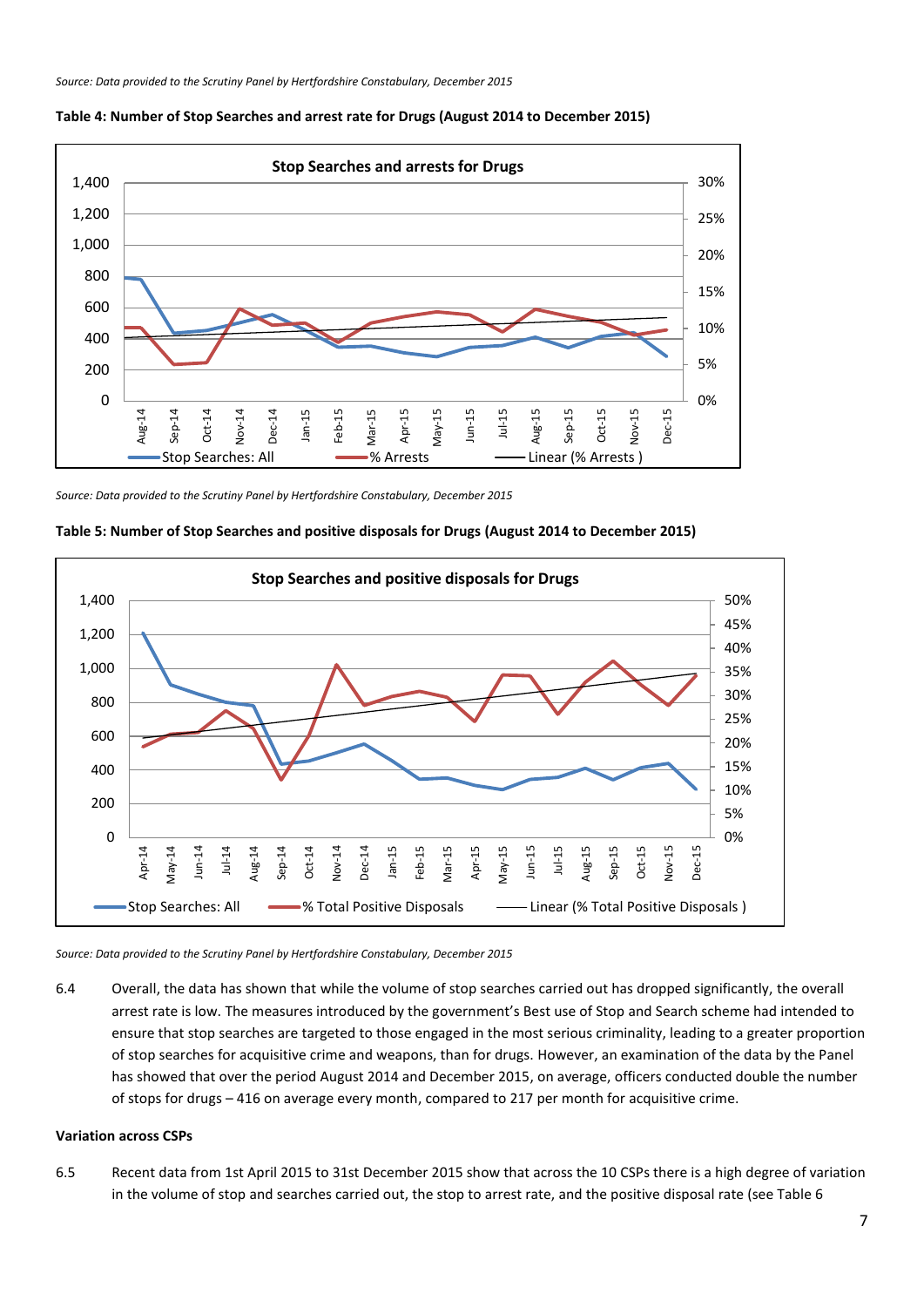below). This ranges from a 22.1 per cent (arrest rate) in Welwyn Hatfield, a 36 per cent (positive disposal and arrest rate) in St Albans, to an 8 per cent arrest rate and 25 per cent positive disposal rate in Three Rivers.

- 6.6 In line with the Best Use of Stop Search, it would appear from the data that there are a number of areas for improvement in achieving the minimum of 20 per cent of all Stop Searches resulting in an arrest. Moving forward, the Scrutiny Panel may seek to give consideration to how dip sampling is undertaken so that it is easier to identify trends by looking in depth at a number of S.23 Drug searches over a given period or those under S.1 for stolen and prohibited articles and feeding back suggestions.
- 6.7 The panel are also considering undertaking a 'deep dive' of stop and search forms from identified CSPs that have a considerably lower arrest rates and positive outcomes than the Hertfordshire average. This will help the panel to examine in more depth what compliance looks like in specific areas, and where improvements to the training of officers can be made.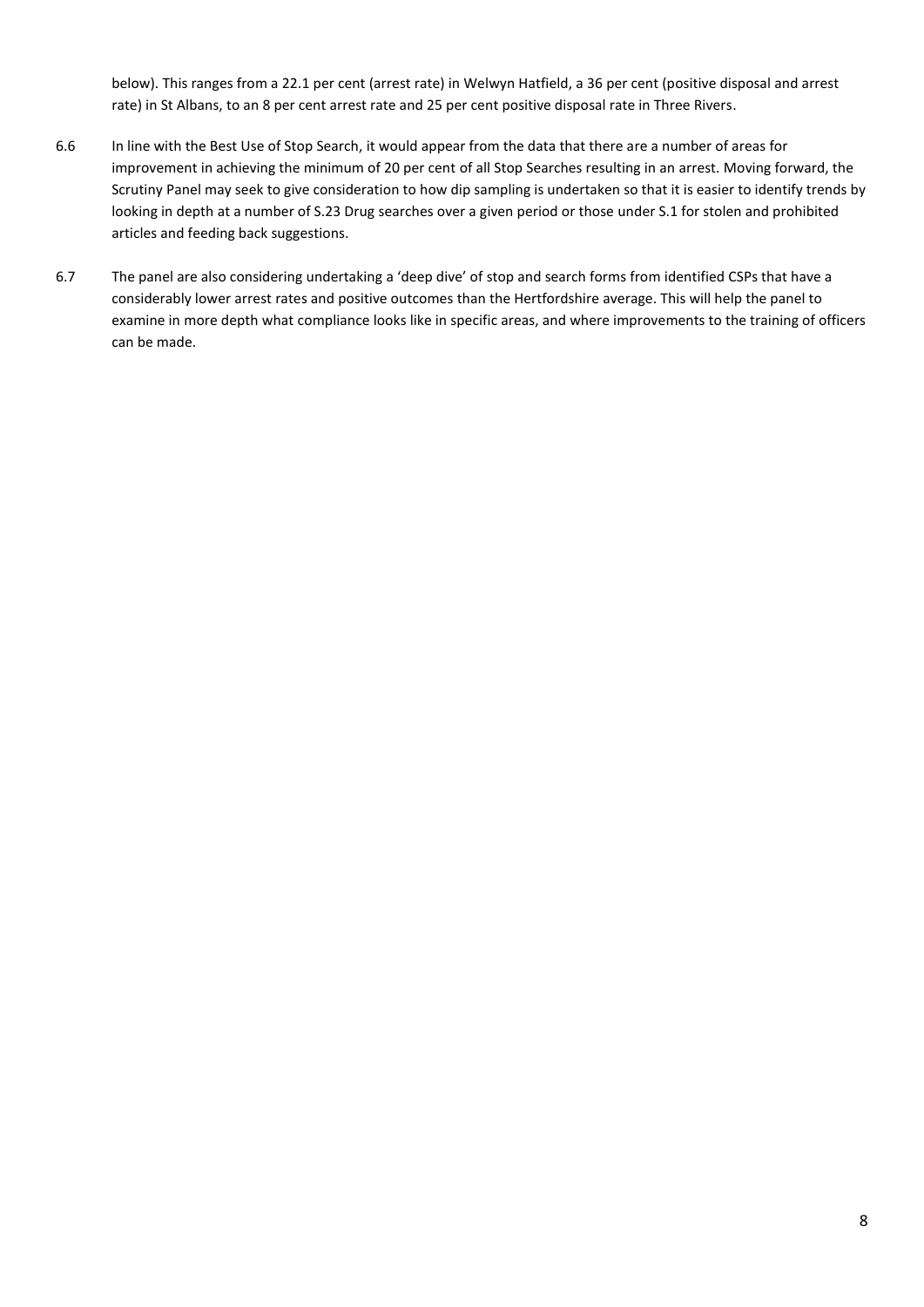**Table 6: Volume of stop and searches by CSP with arrest rates and positive disposal rate for the period 1 st April 2015 to 31st December 2015**

| <b>CSP</b><br>(based on Stop location) | <b>Number of Stop</b><br><b>Searches</b> | <b>Number of</b><br><b>Arrests</b> | Arrest Rate (%) | <b>Number of</b><br><b>Other Positive</b><br><b>Disposals</b> | <b>Positive</b><br>Disposal &<br>Arrest Rate (%) |
|----------------------------------------|------------------------------------------|------------------------------------|-----------------|---------------------------------------------------------------|--------------------------------------------------|
| Broxbourne                             | 561                                      | 93                                 | 16.6%           | 88                                                            | 32.3%                                            |
| Dacorum                                | 601                                      | 68                                 | 11.3%           | 86                                                            | 25.6%                                            |
| <b>East Herts</b>                      | 658                                      | 74                                 | 11.2%           | 110                                                           | 28.0%                                            |
| Hertsmere                              | 836                                      | 95                                 | 11.4%           | 120                                                           | 25.7%                                            |
| <b>North Herts</b>                     | 340                                      | 58                                 | 17.1%           | 36                                                            | 27.6%                                            |
| St Albans                              | 504                                      | 109                                | 21.6%           | 73                                                            | 36.1%                                            |
| Stevenage                              | 304                                      | 52                                 | 17.1%           | 38                                                            | 29.6%                                            |
| <b>Three Rivers</b>                    | 410                                      | 33                                 | 8.0%            | 71                                                            | 25.4%                                            |
| Watford                                | 630                                      | 77                                 | 12.2%           | 96                                                            | 27.5%                                            |
| Welwyn Hatfield                        | 574                                      | 127                                | 22.1%           | 54                                                            | 31.5%                                            |
| Out of Force Stops                     | 98                                       | 12                                 | 12.2%           | 11                                                            | 23.5%                                            |
| <b>Total</b>                           | 5516                                     | 798                                | 14.5%           | 783                                                           | 28.7%                                            |

*Source: Data provided by Hertfordshire Constabulary, December 2015*

## **7) Variation in Ethnicity and Age**

- 7.1 Summary statistics relating to ethnicity and age for November/December 2015 have only briefly been discussed by the Panel, but require further interrogation to better understand whether there are any concerns relating to disproportionality in relation to ethnicity and age. On first appearance, the data presented in Table 7 below suggests that Black and Minority Ethnic (BAME) people were statistically more likely to be stopped and searched by Hertfordshire Constabulary than those who are White. However, the Constabulary have informed the Panel that caution needs to be taken before drawing assumptions from the data, especially where it might appear to suggest that forces are unfairly targeting particular ethnicities in their use of stop and search powers. There are a number of reasons why there may be disparities including:
	- the difference between the street population available to be stopped and searched at any given time with the general force population;
	- stop and search not being carried out on people who are not resident in the area;
	- disparity in the crime rates between different ethnicities; and
	- disparity in the number of repeat stops and searches carried out on individuals by ethnicity.
- 7.2 In addition, the Panel have found there to be a number of occasions where there have been significant discrepancies between the 'self-defined' ethnicity and the 'ethnicity as perceived by the officer making the search' (using Police National Computer description codes). The list relating to self-defined ethnicity is much larger than officer defined ethnicity categories, splitting out into 16+1 categories, compared to the six IC codes. Initial data analysis, undertaken by the Office of the Police and Crime Commissioner on behalf of the Panel, shows that, from November and December 2015, approx. 78 per cent (878 records) showed a match between self-defined and that perceived by the officer making the search, with 22 per cent (approx. 245 records) showing no match between the two or were left blank. Given the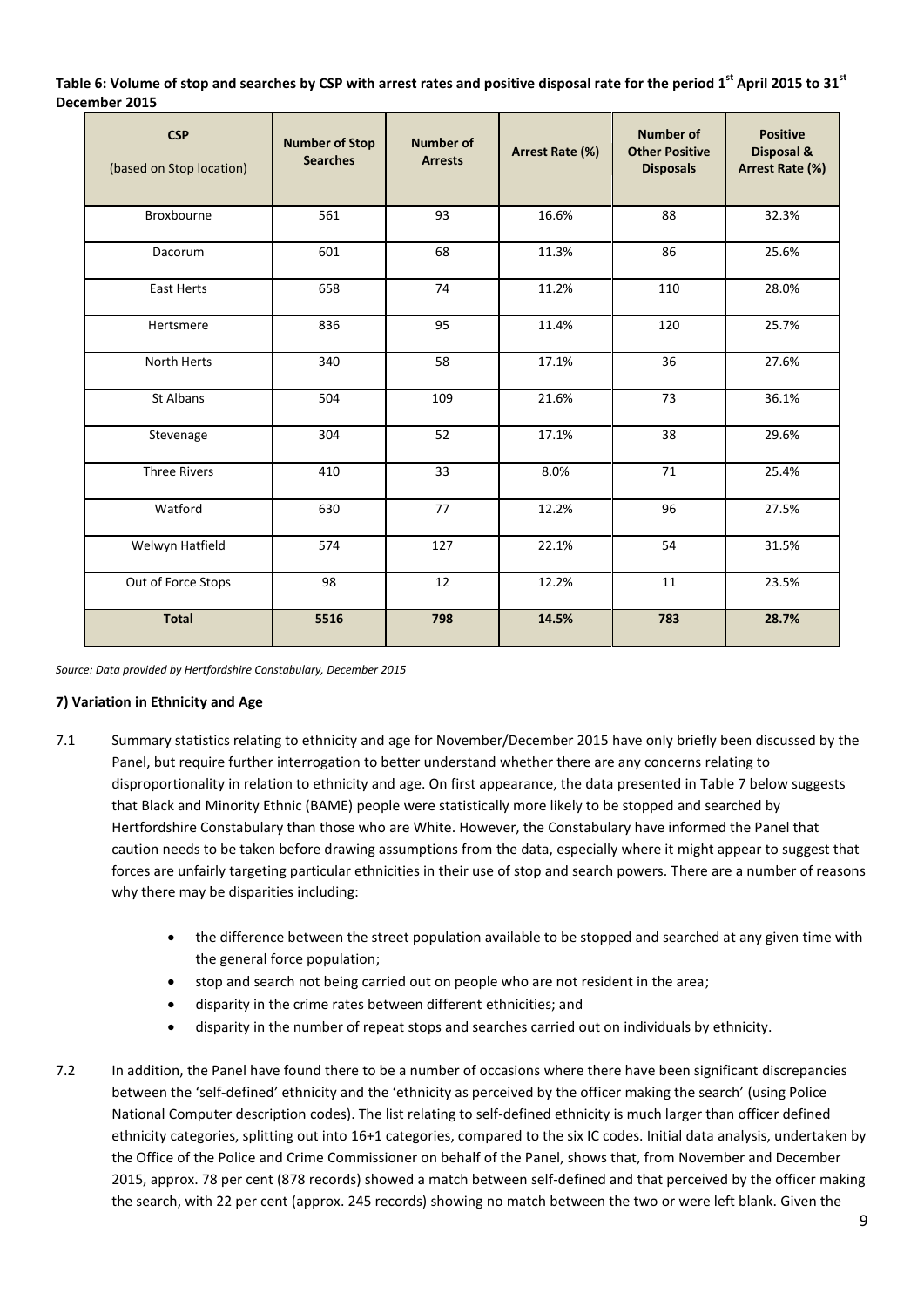discrepancy between officer-defined and self-defined categorisations and the limiting factors noted above, it has been difficult for the Panel to fully interrogate ethnicity data.

7.3 Moving forward, the Panel may seek to examine whether there is anything that can be learned, in relation to ethnicity or age, from the stop and searches that are seen as 'proportionate and necessary', compared to those that were considered to have insufficient grounds for a search, and take a proactive stance on that. In addition, there is a need to better understand how ethnicity matches to age, since the data shows that the majority of individuals who are stopped and searched in Hertfordshire are between 16 and 26 years old.

| <b>CSP Data - Number of Stop Searches</b><br>(based on the location of the Stop) | <b>Self-Defined Ethnicity</b> |                |                |                   |                |       |              |  |  |
|----------------------------------------------------------------------------------|-------------------------------|----------------|----------------|-------------------|----------------|-------|--------------|--|--|
| <b>CSP</b>                                                                       | Asian                         | <b>Black</b>   | <b>Mixed</b>   | <b>Not Stated</b> | <b>Other</b>   | White | <b>Total</b> |  |  |
| <b>Broxbourne CSP</b>                                                            | 5                             | 9              | 3              | 14                | $\mathbf{1}$   | 61    | 93           |  |  |
| Dacorum CSP                                                                      | 10                            | $\overline{7}$ | $\mathbf{1}$   | 14                |                | 128   | 160          |  |  |
| East Herts CSP                                                                   | 5                             |                | 3              | 45                |                | 162   | 215          |  |  |
| Hertsmere CSP                                                                    | 6                             | 24             | 11             | 43                | $\overline{2}$ | 160   | 246          |  |  |
| North Herts CSP                                                                  | 3                             | 4              | 4              | $\overline{7}$    | 3              | 70    | 91           |  |  |
| St Albans CSP                                                                    | 21                            | $\overline{7}$ | 4              | 13                | 18             | 93    | 156          |  |  |
| Stevenage CSP                                                                    | 1                             | 9              | 1              | 11                |                | 32    | 54           |  |  |
| Three Rivers CSP                                                                 | 4                             | 3              | $\overline{2}$ | $\overline{7}$    |                | 88    | 104          |  |  |
| <b>Watford CSP</b>                                                               | 18                            | 15             | 8              | 17                | $\overline{2}$ | 77    | 137          |  |  |
| Welwyn Hatfield CSP                                                              | 12                            | 18             | 4              | 23                |                | 98    | 155          |  |  |
| Out of Force (OF)                                                                | 4                             | 6              | $\Omega$       | 3                 |                | 11    | 24           |  |  |
| <b>Total</b>                                                                     | 89                            | 102            | 41             | 197               | 26             | 980   | 1435         |  |  |
| As a Percentage of All Stops (%)                                                 | 6.2%                          | 7.1%           | 2.9%           | 13.7%             | 1.8%           | 68.3% | 100.0%       |  |  |
| <b>Disproportionality</b>                                                        | 1.22                          | 3.24           | 1.49           |                   | 3.66           |       |              |  |  |
| <b>Census Population %</b>                                                       | 6.5%                          | 2.8%           | 2.5%           |                   | 0.6%           | 87.6% |              |  |  |

# **Table 7: Ethnicity by CSP from 1st November to 31st December 2015**

*Source: Data provided to the Scrutiny Panel by Hertfordshire Constabulary, December 2015*

#### **8). Responding to Community Complaints**

- 8.1 Under the Home Secretary's Best Use of Stop Search Scheme, it was recommended that participating police forces would introduce a stop and search complaints 'Community Trigger' whereby the police must explain to the scrutiny panel how the powers are being used where is a large volume of complaints. The Panel has recently agreed to be part of this process which involves: reviewing any complaints relating to stop and searches received to the force; providing an independent view back to the complainant; and questioning the relevant officers on powers used. Currently the Trigger has not been activated since the panel has been set up in March 2015, with only three complaints received during 2014 and none in 2015.
- 8.2 The Panel recognise that whilst complaints have not been received, they can play a role to better understand the publics' perceptions and experiences of being stopped and searched, whether individuals are aware of their rights and how they should be treated. Used incorrectly, stop and search can significantly damage relationships between the police and the public. Moving forward, the Panel will consider how best to consult or contact the public in order to hear about their experiences and where improvements can be made. This may involve seeking permission from an individual to view the body worn video footage. In doing so, the Panel will use all information provided to make judgements as to the necessity and proportionality of the search and provide challenge to the Constabulary on any issues that arise and share good practice where it is found. The Panel may also consider requesting to look any cases where powers have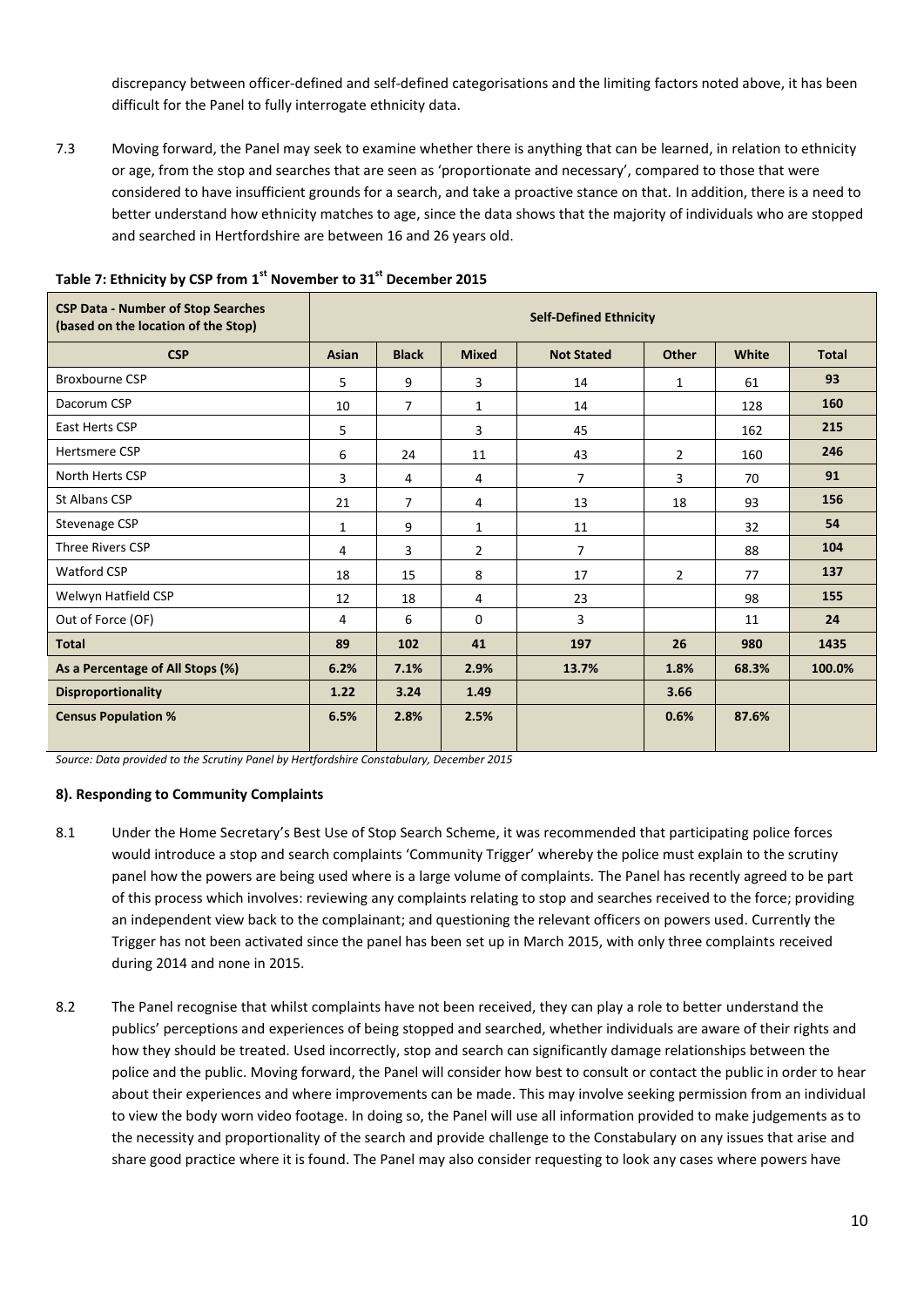been misused (e.g. Section 32 –stop after an arrest), and give those who have been stopped and searched the opportunity to discuss their experiences.

## **9). Summary and Recommendations**

9.1 The scrutiny of stop and search data undertaken by the Panel over 11 months has raised a number of issues regarding the way stop searches are carried out and how this is evidenced and recorded. It is recommended that the Constabulary take account for the performance issues highlighted in this report and plan for how improvements will be made in order to raise public confidence.

## 9.2 **Summary key findings:**

- A higher number of searches continue to be carried out for drugs each month, rather than for acquisitive crime and weapons.
- Stop to arrest ratio for acquisitive crime has fallen to 10.1 per cent, the same level as before the start of Best use of Stop and Search in 2014. The number of positive disposals has also fallen from 25 per cent in August 2014 to 15 per cent in December 2015.
- There continues to be an over-reliance on the 'smell of cannabis' to carry out an initial S.23 Drug searches, rather than corroborating this with other evidence such as a recent crime series, observations or conversations.
- There is significant variation across CSPs in the stop to arrest rate and positive disposals against volume of stop searches conducted.
- Further data analysis is needed to understand the ethnicity, gender and age profiles of those stopped and searched to better understand proportionality/disproportionality.

## **9.3 Recommendations and next steps**

- The Panel will seek to undertake a number of sessions that will carry out a 'deep dive' on particular issues or on identified district areas to better understand where improvements can be made that help to inform policy, practice and training.
- The Panel will seek to better understand the data on ethnicity, age and gender to understand if there are any issues of concern that warrant further investigation.
- The Panel will seek to better understand the experiences of those who have been stopped and searched so good practice or improvements to practices can be used to inform training and development.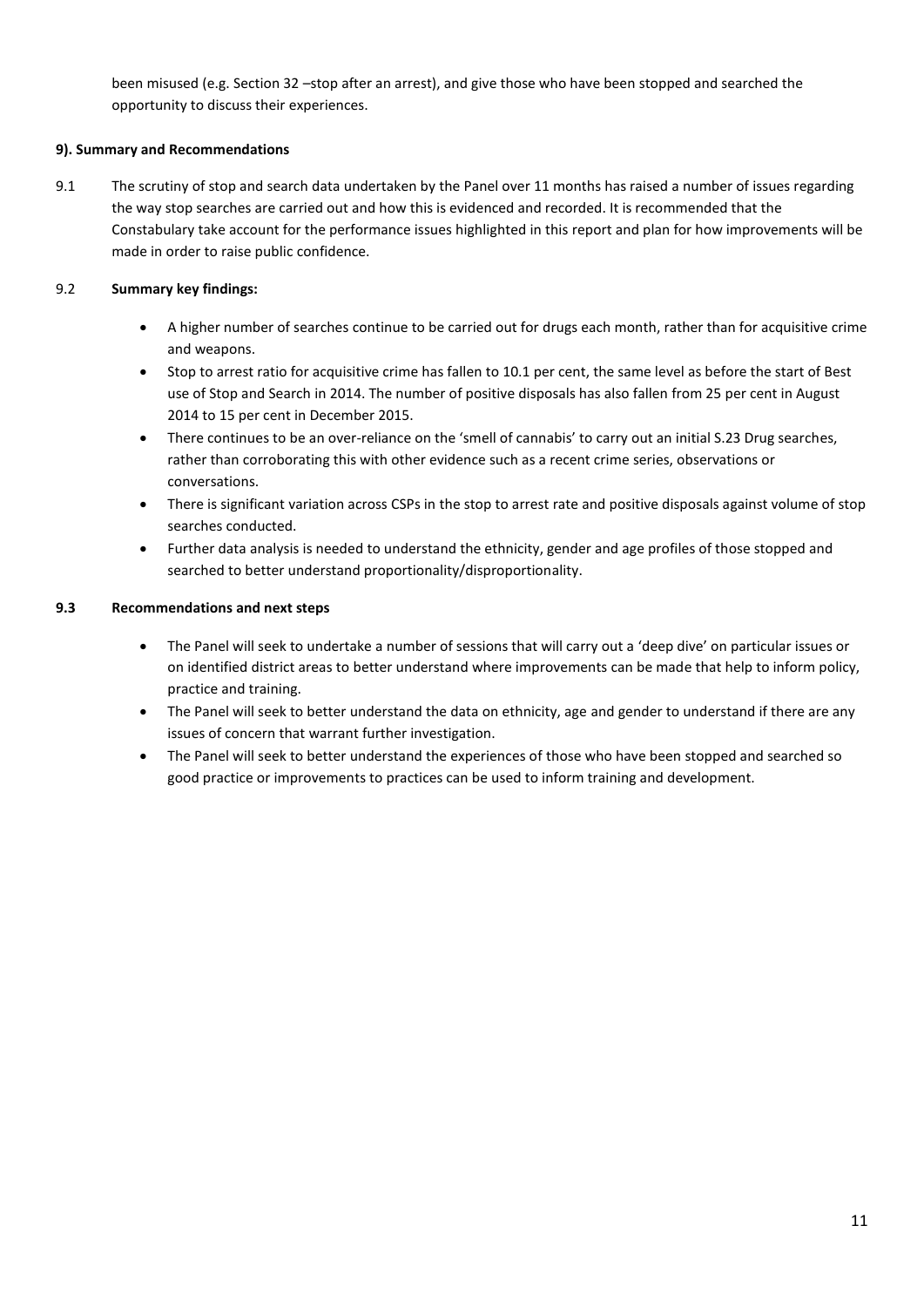

#### **Appendix A: Scrutiny Panel Terms of Reference**

# **Terms of Reference Countywide Community Stop and Search Scrutiny Panel**

#### **1) Background**

In April 2014 the Home Secretary recommended that all police forces should introduce the Best Use of Stop and Search Scheme in order to achieve greater transparency, community involvement in the use of stop and search powers, and to support a more intelligence-led approach, leading to better outcomes, such as an increase in the stop and search to positive outcome ratio.

As part of the Best Use of Stop and Search, and in accordance with The Police and Criminal Evidence Act 1984 (PACE) Code of Practice A, the Home Secretary advised that all police forces in England and Wales have the arrangements in place for their Stop and Search records to be scrutinised by the communities they serve.

#### **2) Terms of Reference**

The purpose of the Countywide Community Stop and Search Scrutiny Panel is to provide independent scrutiny of the use of Stop and Search across Hertfordshire, to provide feedback on Stop and Search practices, to provide a voice for community concerns, and to influence police actions. It is hoped that the Scrutiny Panel will improve public confidence and trust in the way in which Stop and Search is conducted and in the correct and proportionate exercise of Stop and Search powers.

#### *2.1) Membership*

The Countywide panel will consist of approximately 10 members who come from the various districts and boroughs of Hertfordshire, who, as far as possible, represent the demographics of the County. Membership of the panel will be reviewed yearly to ensure that the panel continues to reflect that demographic. The members who have initially agreed to serve on the panel are:-

- Jeffrey Burke (Chair) Retired Judge, Resident of Flamstead
- Stuart Nagler (Deputy Chair) Chair of Audit Committee and Magistrate
- Jagtar Singh Dhindsa Instructional Officer, Prison Service
- Ryan Pound, Law Student, University of Hertfordshire
- Brenda Griffiths Associate Member of College of Policing and Non-executive Director of Herts Community NHS Trust
- Tina Faraji Law Student, University of Hertfordshire
- Curtis Sage-Passant Law Student, University of Hertfordshire
- Rosie Alphonse Senior Housing Officer and part time Law Student
- Sherma Batson Stevenage Borough Councillor, Hertfordshire County Councillor, member of Herts Equality Council
- Nadia Miah, Law Student, University of Hertfordshire
- Megan Jackson, Law Student, University of Hertfordshire
- Nigel Hun, Law Student, University of Hertfordshire

The Operational Local Policing Command lead for Stop and Search within Hertfordshire Constabulary will be available to the panel meetings in order to enable questions to be asked directly by members and will be accountable for any issues and concerns which may arise.

#### *2.2) Chair of the Stop and Search Scrutiny Panel*